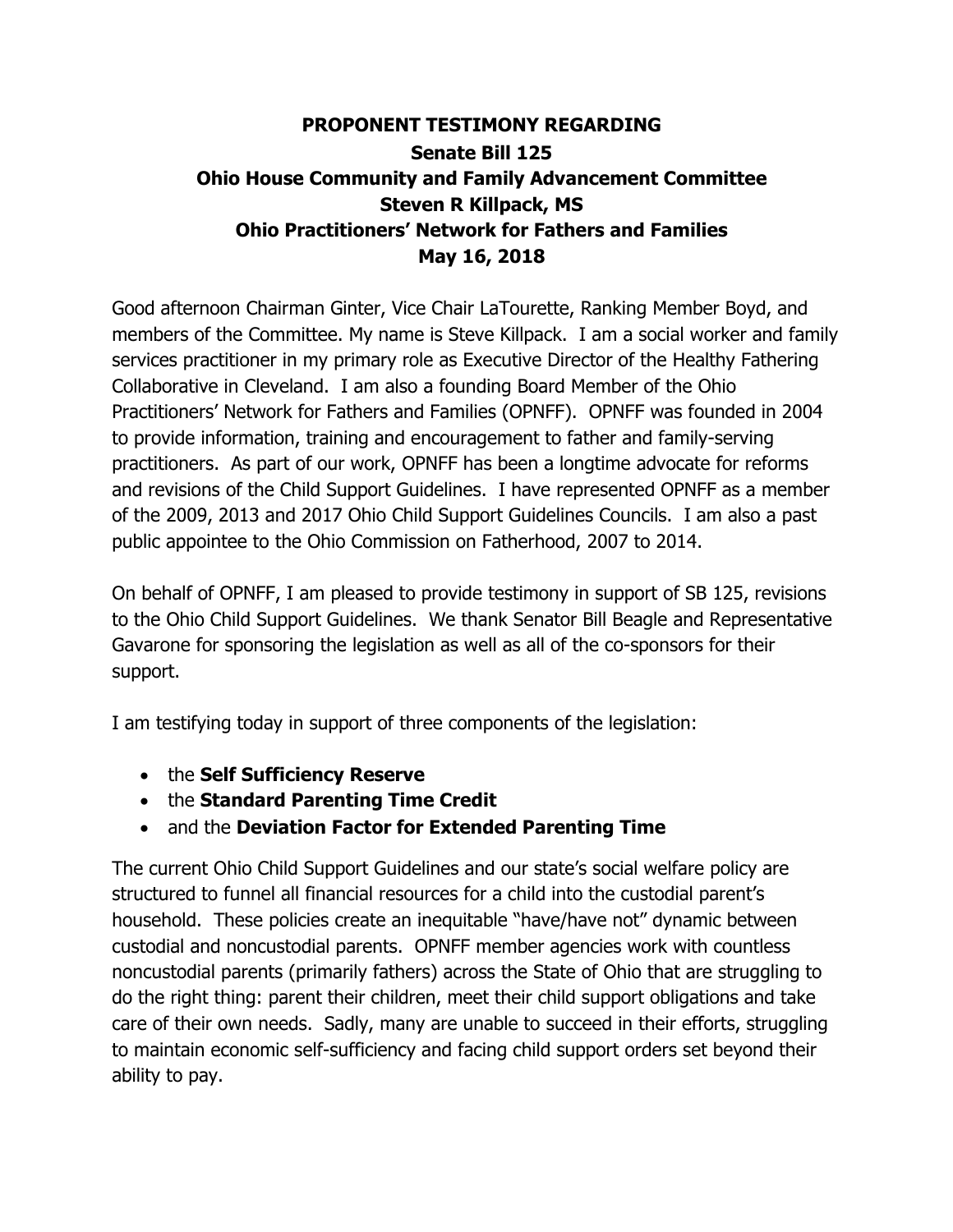We firmly believe that this inequity can be addressed through legislative reform focused on supporting and encouraging cooperative co-parenting relationships between mothers and fathers, both unmarried and divorced. In particular, we support the establishment of the Self Sufficiency Reserve, the Parenting Time Credit and the Deviation Factor for Extended Parenting Time. All of these revisions acknowledge and support noncustodial parents as financial providers and nurturing parents of their children.

The Self-Sufficiency Reserve will positively engage more low income noncustodial parents (obligors) with the child support system and in the lives of their children, by validating the importance of their role as a parent and insuring their economic stability. Economically stable obligors will make more regular and consistent child support payments, providing stability in the custodial parent's household as well.

The Parenting Time Credit insures that funds intended for the child's care and wellbeing will follow the child to the non-custodial parent's home when he/she is spending time there under a legal parenting time order.

The Deviation Factor for Extended Parenting Time ensures that noncustodial parents will be treated fairly and evenly in courtrooms across the state. We support the current language in the bill, or the alternate language offered by the Ohio Child Support Director's Association. We are opposed to the amendment proposed by the Ohio Judicial Conference as it does not ensure that noncustodial parents will be treated fairly and evenly in all courtrooms.

OPNFF is confident that all of these revisions are designed with the best interests of the child in mind. Yet we are aware that you will receive testimony from opponents of these revisions stating that too many valuable resources will be lost in custodial parent's home if they are implemented or that judges may have to give up some of their discretion. Please help us avoid a destructive argument that pits mothers vs fathers by promoting policies that encourage cooperative co-parenting between mothers, fathers and any other family members and guardians. You will not be alone in these efforts. For example, the Ohio Department of Health has recently approved rule changes and policy shifts that will extend home visiting services to fathers and other family caregivers. This is just one of many family-service reform efforts taking root across Ohio State government. Please take this opportunity to join this important work.

I offer the following background information to provide context for our support of SB 125: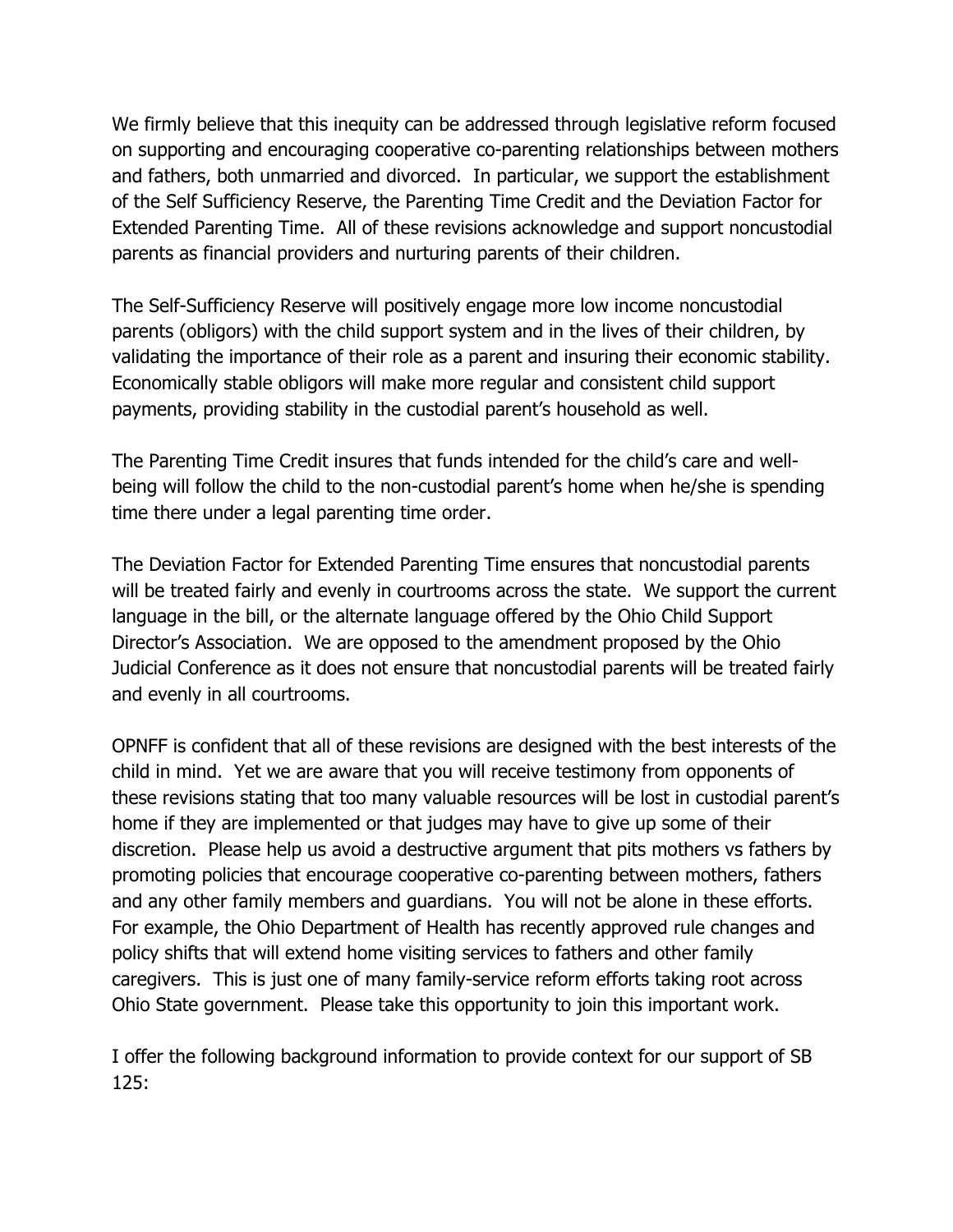## **Defining "Family"**

Throughout the  $20<sup>th</sup>$  and early  $21<sup>st</sup>$  Centuries, most local, state and federal benefits have targeted custodial households in an attempt to provide a safety net for the family. American social welfare policy has traditionally focused on supporting "single" custodial parents and children, while not providing support for noncustodial parents who are contributing financially and emotionally to the support of their children. This social policy was based upon a definition of family as a "custodial parent(s) and their children" assuming we presume that the custodial parent would engage the noncustodial parent if it was appropriate.

An unintended consequence of this policy has been the creation of a "have" vs "havenot" situation between the two parents in a child's life. This situation often leads to conflict between parents over resources, undermining cooperative parenting. To address this issue, it is proposed that family be defined through the eyes and heart of a child. A child simply sees their parents, not classifying them as custodial on noncustodial. If we are truly committed to building a safety net around that child, it is imperative that we design a social policy that engages and supports both the custodial and noncustodial parents and their respective families. Both parents provide for their children financially and emotionally and it is critical that we celebrate and support both parents if we are intent on improving the well-being of their children.

When the client becomes the child, rather than the custodial parent, benefits follow the child whether they are with their mother, father (or both), or a kinship caregiver. This would allow the extension of TANF job and education benefits and earned income tax credit for noncustodial fathers or kinship caregivers who are financially and emotionally involved with their children, similar to those offered to single custodial mothers. In addition, legal aid services and access to school buildings and records would then be available to both parents. Currently, access to these services is only available to the mother in situations where the parents were unmarried. If the client is the child, legal systems can focus on supporting both parents to cooperate on behalf of the shared child rather than struggle with each other over access to the child and financial resources. In addition, schools can engage and provide records to both parents in a child's life, engaging both parents and their families in the child's education.

#### **Custody of a child born to unmarried parents**

Currently, ORC 3109.042 assigns full custody of a child born to unmarried parents to his/her mother: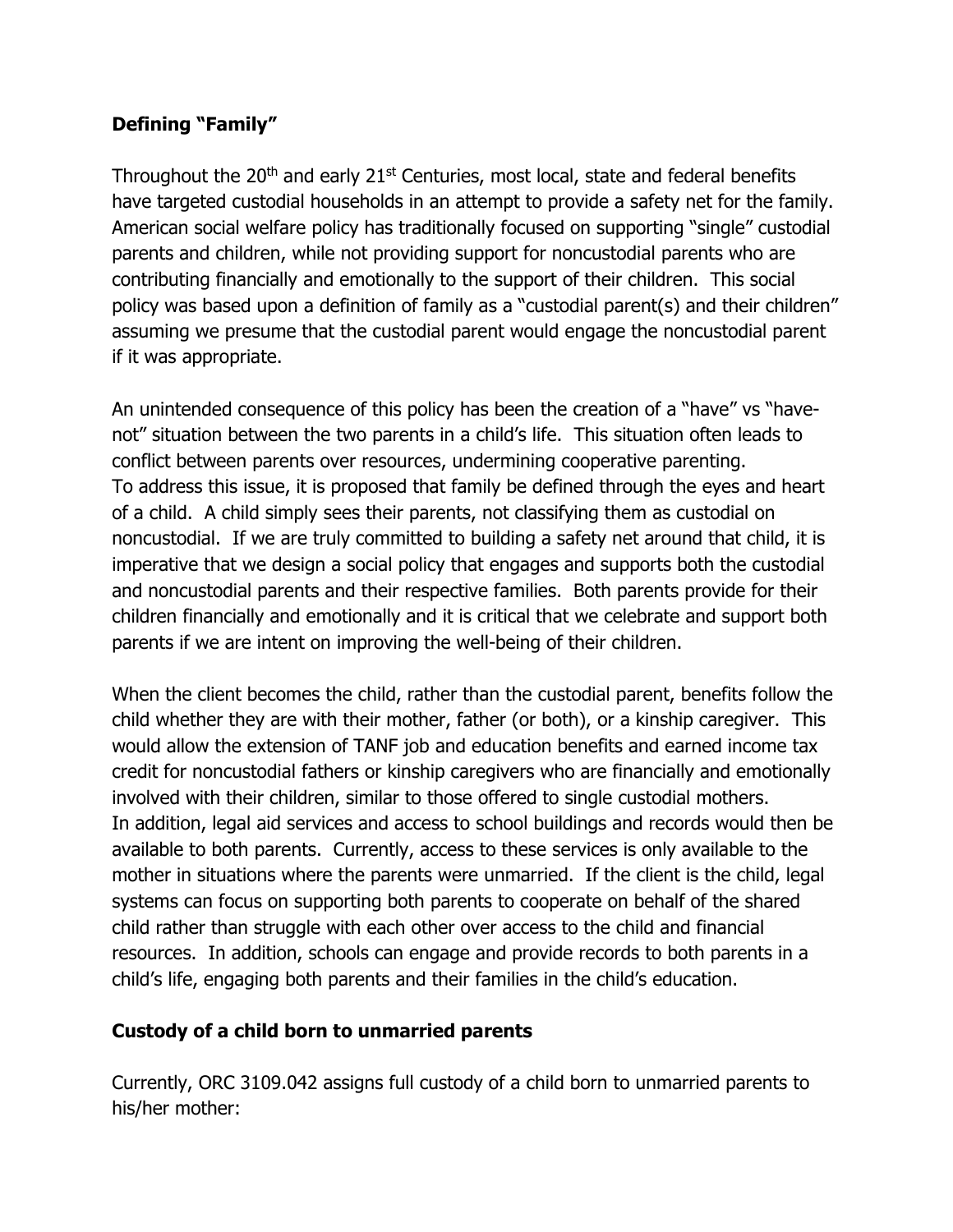§ 3109.042 Custody rights of unmarried mother. An unmarried female who gives birth to a child is the sole residential parent and legal custodian of the child until a court of competent jurisdiction issues an order designating another person as the residential parent and legal custodian. A court designating the residential parent and legal custodian of a child described in this section shall treat the mother and father as standing upon an equality when making the designation. HISTORY: 147 v H 352. Eff 1-1-98.

Although this legislative code mentions the importance of treating a father equally in establishing custody, a process for establishing shared custody between unmarried parents has not been created in Ohio and low cost legal services are generally not available to unmarried low income fathers across the State of Ohio. Although this issue is outside the boundaries of the SB 125, it is a critical issue to keep in mind as you consider the legislation. The issues of custody and child support are intuitively linked in the hearts and minds of parents, but they are not linked in law.

## **Child Support Guidelines as a Safety Net for Children**

Although tempting, it is not realistic to look to a low income obligor as the source of safety net resources for a low income obligee. Setting an order beyond the obligor's ability to pay will likely lead to the buildup of arrearages and a possibility that the obligor will go underground to evade the system. An order that is set above the obligor's ability to pay may also serve as a source of contention for both parties and the family. Instead, an appropriate order for the low income obligor, based upon their ability to pay, improves the likelihood that child support will be consistently paid and that the obligor will remain in contact with the local child support agency and his/her children. Thus, a child's safety net doubles in size when Child Support Guidelines are set to engage and support both the custodial and noncustodial parent households.

#### **Public Benefits for Custodial Parents and Children**

Most local, state and federal benefits target custodial families in an attempt to provide a safety net for the family. American social welfare policy has traditionally focused on supporting single custodial parents and children, while not providing support for noncustodial parents who are contributing financially to the support of their children. As an example, the table below shows the benefits provided by the federal earned income tax credit program, one public benefit program targeting the reduction of poverty. Note the substantial benefit available to the custodial parent household through the EITC, while a noncustodial parent that is up to date on his child support